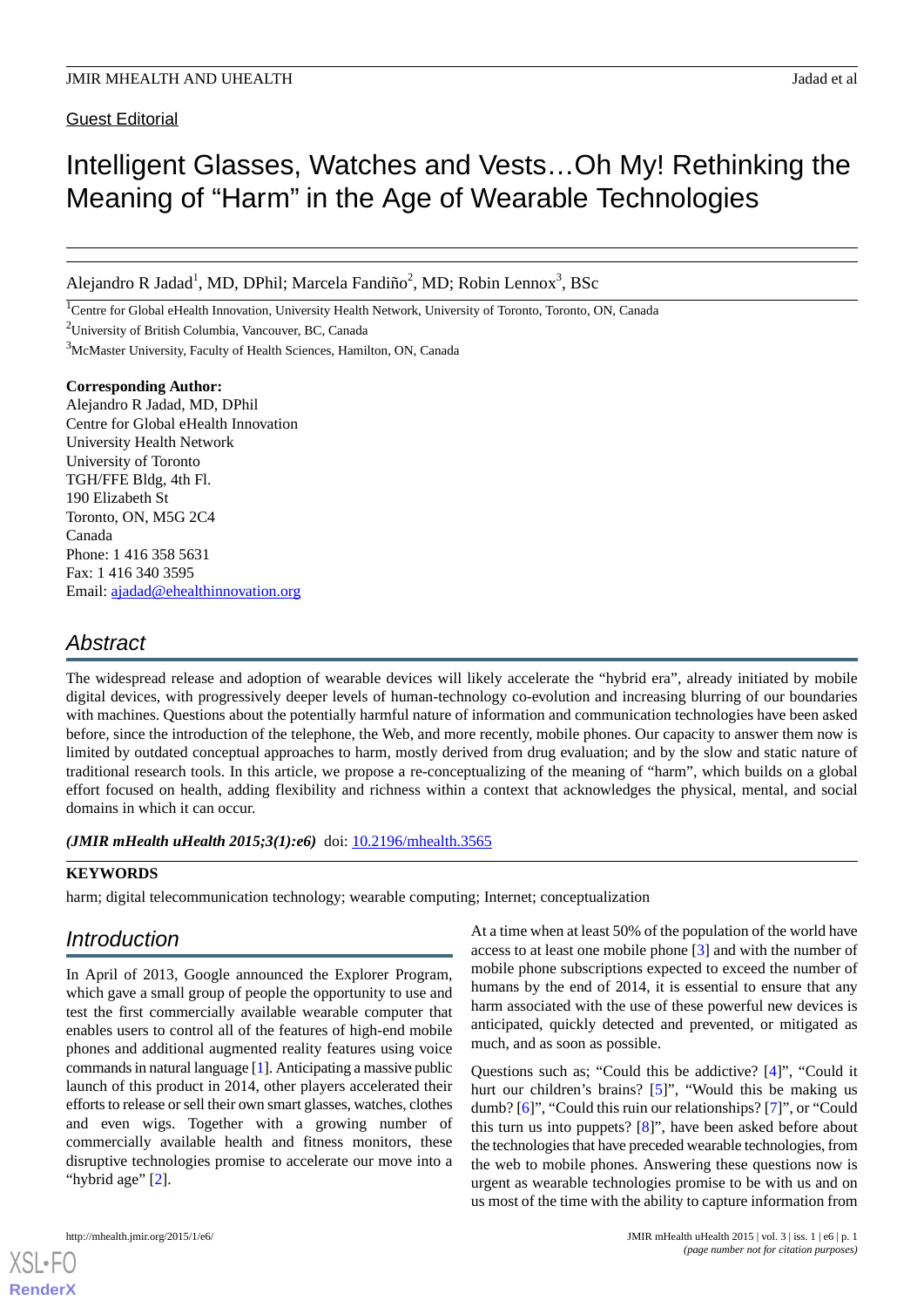#### JMIR MHEALTH AND UHEALTH **Jadad et al.** Jadad et al. Jadad et al. Jadad et al. Jadad et al. Jadad et al. Jadad et al. Jadad et al. Jadad et al. Jadad et al. Jadad et al. Jadad et al. Jadad et al. Jadad et al. Jadad et al.

us, our surroundings, constantly, broadcasting it to others, every instant of our lives.

Any attempt to assess the potentially harmful effects of wearable computers, however, will face two gaping holes in our defensive methodological armor. One of the holes is practical, as our traditional research designs, particularly those belonging to the quantitative realm, are unable to match the speed with which digital technologies are spreading and the dynamic ways in which they are affecting all aspects of our lives [\[9](#page-3-0)]. This was evident during the evaluation of the risk of cancer associated with mobile phones, as the validity of the data generated by sophisticated observational studies was threatened by the rapid changes in the technology itself and the way in which patterns of use were evolving during the study period [[10](#page-3-1)]. Now, it would be nearly impossible to design prospective meaningful experiments on the risk of cancer, or any other major potential harmful effects of mobile phones because of the difficulties to find appropriate control groups.

The second hole is conceptual. Even if we had tools with the capacity to match the speed and protean nature of wearable technologies, we will soon realize that our notions of harm are outdated. Criteria that were created when most of the exposures were physical or time-limited, and driven by the need to assess the safety of drugs or invasive therapeutic interventions, can no longer keep up with our need to assess and monitor potentially harmful effects in "real-enough-time".

Our vocabulary of harm is also very limited when it comes to the richness of the digital world. Words such as "addiction", "problematic", "pathological" use, and "disorder" have been used to describe individuals, usually youth, who use the Internet or mobile technology at levels that appear excessive to clinicians [[11\]](#page-3-2). This path, which reflects the medicalization of society that characterized the  $20<sup>th</sup>$  century, carries the risk of labeling as mental disorders behaviors that may represent "a new normal" [[12\]](#page-3-3). The widely criticized Diagnostic and Statistical Manual of Mental Disorders version 5 (or DSM-5) is of little help, as it only proposes criteria to diagnose "Internet gaming disorder" [[13\]](#page-3-4). This tactic also offers little value because it presupposes the habit-forming properties of the relevant entity. A Medline search of the literature completed in November 2014 does not add much either, as the use of "harm" in combination with terms associated with digital telecommunication technologies failed to identify relevant conceptual frameworks.

This dearth of useful approaches of harm associated with the anticipated wave of wearable devices underscores the urgency with which it is necessary to hold a serious conversation involving clinicians, researchers, policy-makers and the general public. We need to ensure that these technologies can do more good than harm before we step into an era in which ubiquitous computing could not only amplify our human abilities, but also usher in a new way of life [[14\]](#page-3-5).

Given that wearable devices have not yet been introduced massively, we still have a cleaner context from which we could draw lessons that might give us new insights in relation to other mobile technologies. This process, unavoidably, must start with a better understanding of the meaning of harm in this new

 $X$ SL•F **[RenderX](http://www.renderx.com/)** context, while building on the knowledge we have gathered in medicine until now.

# *Building on Efforts to Reconceptualize "Health"*

#### **Overview**

In December 2008, Alex Jadad and Laura O'Grady issued a call for a global conversation about the meaning of health [\[15](#page-3-6)] initiated via a British Medical Journal (BMJ) blog, which grew to include a large number of comments from readers, many of which self-identified as health professionals [\[16](#page-3-7)]. As a result of this call to action, the Health Council of the Netherlands hosted a two-day conference attended by a multidisciplinary group of experts to continue the conversation. Guided by a review of the literature, the discussion culminated in a proposed conceptualization of health as the "ability to adapt and to self-manage" in response to physical, mental, or social challenges [[17\]](#page-3-8). As harm is often conceptualized as detracting from health, we might want to build on this work and propose the conceptualization of harm as "any reduction in one's ability to adapt or to self-manage", as a result of the use of wearable computers. We could then use this as the foundation for a much wider discussion about harm, not only as it applies to mobile digital telecommunication technologies, but to information and communication technologies in general.

By conceptualizing rather than by trying to define "harm", as it was the case with "health", it may be possible to operationalize the term. As it is a dynamic construct, the conceptualization of harm might also add flexibility and richness by being placed within a context that acknowledges the physical, mental, and social domains in which it can occur. Such conceptualization might also enable the incorporation of elements of harm that have been extensively studied in relation to drugs or invasive therapeutic interventions, such as its severity, duration, reversibility, as well as frequency. The following examples attempt to illustrate this.

#### **Physical Harm**

Physical harm corresponds to any physiological or structural dysfunction that could be verified through a biological or medical lens. The main source of concern in this case is the exposure to the electromagnetic waves that all wearable devices emit in the radiofrequency range. Unlike the well-documented effects of ionizing radiation found in X-rays, it has been suggested that the emission of non-ionized radiation by wireless devices could cause genetic and structural cell damage leading to cancer, reproductive defects, neurological degeneration, or immunological disorders [[18\]](#page-3-9). Research to estimate these risks would require studies taking into account that, unlike mobile phones, wearable devices are designed to communicate wirelessly all the time, with much lower levels of radiation emission.

#### **Psychological Harm**

This dimension refers to the lived experience of the users of wearable technologies. Therefore, it encompasses all of the negative emotions, moods, and behaviors that reduce a person's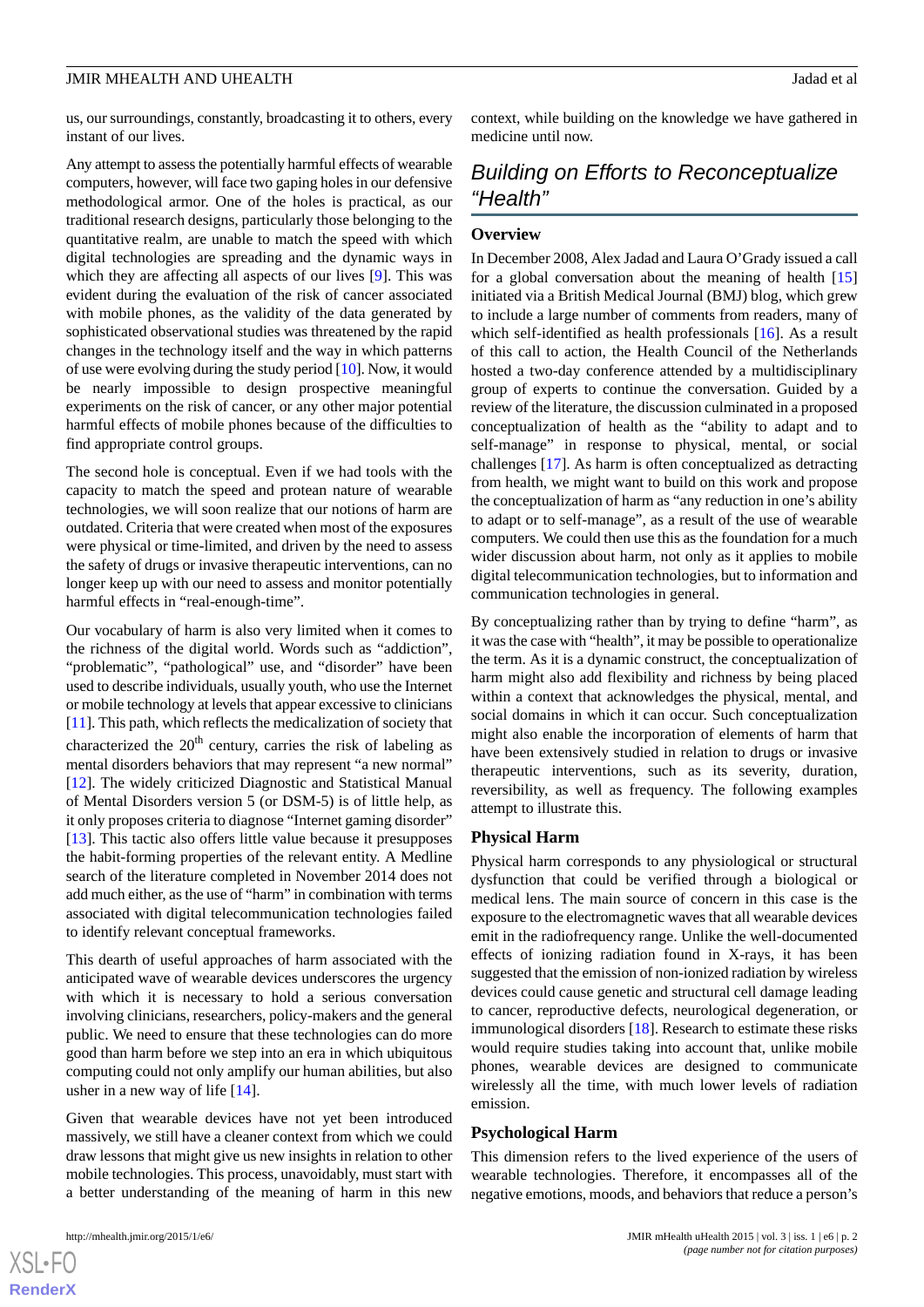#### JMIR MHEALTH AND UHEALTH **Jadad et al.** Jadad et al. Jadad et al. Jadad et al. Jadad et al. Jadad et al. Jadad et al. Jadad et al. Jadad et al. Jadad et al. Jadad et al. Jadad et al. Jadad et al. Jadad et al. Jadad et al.

ability to perform activities of daily living. Examples of potential psychological harm associated with wearable devices include stress in response to a constant barrage of messages requiring immediate attention, or anxiety and confusion from contradictory physiological measures generated by body monitors. Research to understand and describe this type of harm would require a phenomenological approach [\[19](#page-3-10)].

#### **Social Harm**

Social harm relates to negative effects of digital telecommunication technologies on communities or groups. This dimension is best understood through a normativist perspective [\[20](#page-3-11)], as it is concerned with the norms of goodness and badness in a human collective. Wearable devices, for instance, have the potential to increase harm resulting from privacy violations, cyber-bullying, and abusive handling of personal data by surveillance agencies [[21\]](#page-3-12). These cannot be studied using a medical approach or a phenomenological methodology, because they belong to the cultural, political, and economic realms. Rather, they demand the participation of researchers from the humanities and social sciences.

### *What Next?*

By conceptualizing rather than by trying to define "harm", as it is proposed here, it would be possible to operationalize the term as a dynamic construct, with the flexibility and richness needed to acknowledge the physical, mental, and social domains in which it can occur. The proposed conceptualization would also enable the incorporation of elements of harm that have been extensively studied in relation to drugs or invasive

therapeutic interventions, such as its severity, duration, reversibility, as well as frequency.

This effort should be taken many steps further. We invite readers to join a global conversation to express their views about our proposal, and to consider supporting the kind of collaborative and iterative processes that are needed to spark and share ideas, which may lead to a better understanding of the potential harm associated with wearable devices.

All it would take to contribute to the conversation. On Twitter, those interested could engage in the conversation by using the hashtag #rethinkingharm and citing the link to this article (which will make the comment appear as tweetation next to this article), or visit the Facebook page, "Rethinking the meaning of harm in the age of wearable technologies." We also welcome submissions of letters to the editor as well as full articles which propose fresh insights in this area to the "Wearable Devices" section of JMIR mHealth and uHealth.

During the year following the publication of this guest editorial, we will review all of the contributions made by readers to the conversation, using the principles of qualitative content analysis. The meanings of sections of data will be noted using codes that will be developed inductively. Those with similar codes will be grouped into the physical, mental, and social domains of the conceptualization, whenever possible, while those that do not fit will form subcategories, which will be combined to form new categories. All of the responses that lead to an important addition to the conceptualization will be acknowledged. We hope that this call to action will yield many new insights into how we could protect ourselves, and future generations, as we move forward into a new era of human interconnectedness.

#### **Acknowledgments**

We would like to give a special thanks to Marina Englesakis, information specialist, Health Sciences Library, University Health Network-Toronto General Hospital, for her continuous guidance and support during the development of this project. Alex Jadad was supported by funds from the Canada Research Chair in eHealth Innovation.

### <span id="page-2-0"></span>**Conflicts of Interest**

<span id="page-2-1"></span>None declared.

#### <span id="page-2-2"></span>**References**

- 1. Google.com. URL: <http://www.google.com/glass/start/> [accessed 2014-12-17] [[WebCite Cache ID 6Tq8Kj1cg](http://www.webcitation.org/

                    6Tq8Kj1cg)]
- <span id="page-2-4"></span><span id="page-2-3"></span>2. Khanna A, Khanna P. Future Tense. 2013. URL: [http://www.slate.com/articles/technology/future\\_tense/2012/06/](http://www.slate.com/articles/technology/future_tense/2012/06/hybrid_reality_avatars_robotics_and_the_coming_human_technology_civilization_.html) [hybrid\\_reality\\_avatars\\_robotics\\_and\\_the\\_coming\\_human\\_technology\\_civilization\\_.html](http://www.slate.com/articles/technology/future_tense/2012/06/hybrid_reality_avatars_robotics_and_the_coming_human_technology_civilization_.html) [accessed 2014-12-17] [\[WebCite](http://www.webcitation.org/

                                    6Tq8QxcDM) [Cache ID 6Tq8QxcDM\]](http://www.webcitation.org/

                                    6Tq8QxcDM)
- 3. International Telecommunications Union. 2011. ICT Development Index: Measuring the Information Society URL: [http:/](http://www.itu.int/net/pressoffice/backgrounders/general/pdf/5.pdf) [/www.itu.int/net/pressoffice/backgrounders/general/pdf/5.pdf](http://www.itu.int/net/pressoffice/backgrounders/general/pdf/5.pdf) [accessed 2014-12-17] [\[WebCite Cache ID 6Tq8W6omV\]](http://www.webcitation.org/

                                    6Tq8W6omV)
- <span id="page-2-6"></span><span id="page-2-5"></span>4. Kuss D, Griffiths M. Online gaming addiction in children and adolescents: A review of empirical research. Journal of Behavioral Addictions 2012 Mar 29;1(1):3-22. [doi: [10.1556/JBA.1.2012.1.1](http://dx.doi.org/10.1556/JBA.1.2012.1.1)]
- <span id="page-2-7"></span>5. Aydin D, Feychting M, Schüz J, Tynes T, Andersen TV, Schmidt LS, et al. Mobile phone use and brain tumors in children and adolescents: a multicenter case-control study. J Natl Cancer Inst 2011 Aug 17;103(16):1264-1276 [\[FREE Full text\]](http://jnci.oxfordjournals.org/cgi/pmidlookup?view=long&pmid=21795665) [doi: <u>[10.1093/jnci/djr244](http://dx.doi.org/10.1093/jnci/djr244)</u>] [Medline: [21795665\]](http://www.ncbi.nlm.nih.gov/entrez/query.fcgi?cmd=Retrieve&db=PubMed&list_uids=21795665&dopt=Abstract)
- 6. Kuperman GJ. Health-information exchange: why are we doing it, and what are we doing? J Am Med Inform Assoc 2011;18(5):678-682 [[FREE Full text](http://jamia.bmj.com/cgi/pmidlookup?view=long&pmid=21676940)] [doi: [10.1136/amiajnl-2010-000021](http://dx.doi.org/10.1136/amiajnl-2010-000021)] [Medline: [21676940](http://www.ncbi.nlm.nih.gov/entrez/query.fcgi?cmd=Retrieve&db=PubMed&list_uids=21676940&dopt=Abstract)]
- 7. Bargh JA, McKenna KY. The internet and social life. Annu Rev Psychol 2004;55:573-590. [doi: [10.1146/annurev.psych.55.090902.141922](http://dx.doi.org/10.1146/annurev.psych.55.090902.141922)] [Medline: [14744227](http://www.ncbi.nlm.nih.gov/entrez/query.fcgi?cmd=Retrieve&db=PubMed&list_uids=14744227&dopt=Abstract)]
- 8. Halpern S. Are we puppets in a wired world? New York Review of Books 2013;60:24-28.

[XSL](http://www.w3.org/Style/XSL)•FO **[RenderX](http://www.renderx.com/)**